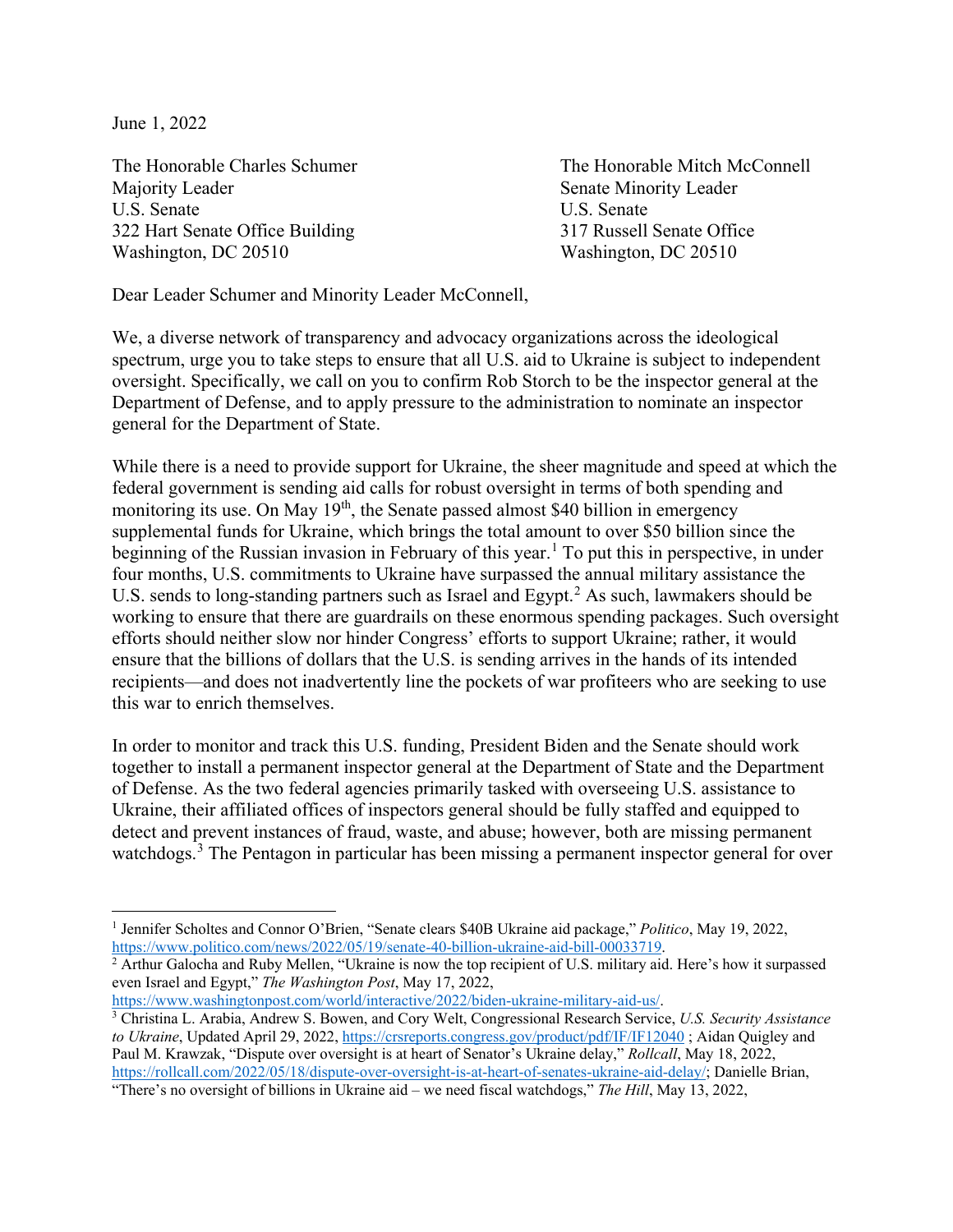six years, and while Rob Storch, the nominee to fill the position, was voted out of the Senate Armed Services Committee on March 8, 2022, his confirmation has been stalled for months.<sup>[4](#page-1-0)</sup> Meanwhile, President Biden has yet to announce a nominee to be inspector general at the Department of State, despite the vacancy being open for longer than the duration of his time in office.<sup>[5](#page-1-1)</sup> Prioritizing Storch's confirmation and pressing the administration to finally announce a nominee to be the top watchdog for the Department of State would go far in bringing critical transparency and accountability to U.S. aid transfers to Ukraine, and ultimately make that aid more effective in the long term.

Senator Rand Paul's proposal to add oversight of the Ukraine assistance to the Special Inspector of Afghanistan Reconstruction (SIGAR) is a reasonable, though less desirable, alternative path forward.<sup>[6](#page-1-2)</sup> Placing oversight of Ukraine aid under SIGAR would allow for an existing office with a deep bench in terms of experience in investigations and financial transparency work to begin conducting oversight of U.S. funding streams to Ukraine. However, Senator Paul's ultimately unsuccessful efforts to hold up passage of the Ukraine funding package in order to force consideration of this amendment only serve to underscore that while legislation to strengthen independent oversight mechanisms is critically needed, it must not delay or otherwise hold hostage much-needed aid.<sup>[7](#page-1-3)</sup>

Senator John Kennedy's proposal to establish an entirely new Special Inspector General for Ukrainian Military, Economic, and Humanitarian Aid may actively undermine efforts to monitor U.S. aid to Ukraine, at least in the near term.<sup>[8](#page-1-4)</sup> As written, it would fail to provide an additional layer of transparency and oversight to U.S. aid to Ukraine between enactment of the act and establishment of the office, meaning that in the interim, large-scale and continuous U.S. assistance may remain unchecked. If lawmakers are committed to considering Senator Kennedy's proposal, they must first address deficiencies regarding how to ensure that the office receives the proper resources it needs to fulfill its mission. This should include drawing from the lessons learned from the creation of the Special Inspector General for Pandemic Recovery, which didn't originally include emergency hiring authorities—that POGO later advocated for—because lawmakers didn't conceive of the full scope of challenges posed by establishing an entirely new oversight office amid the creation of emergency spending programs.<sup>[9](#page-1-5)</sup>

 $\overline{a}$ [https://thehill.com/opinion/finance/3487430-theres-no-oversight-of-billions-in-ukraine-aid-we-need-an-inspector-](https://thehill.com/opinion/finance/3487430-theres-no-oversight-of-billions-in-ukraine-aid-we-need-an-inspector-general/)

<span id="page-1-0"></span>[general/.](https://thehill.com/opinion/finance/3487430-theres-no-oversight-of-billions-in-ukraine-aid-we-need-an-inspector-general/)<br><sup>4</sup> Robert Phillip Storch – Department of Defense, Congress.gov, https://www.congress.gov/nomination/117th-<br>congress/1368.

<span id="page-1-2"></span><span id="page-1-1"></span><sup>&</sup>lt;sup>5</sup> Inspector General Vacancies[, https://www.oversight.gov/ig-vacancies.](https://www.oversight.gov/ig-vacancies)<br><sup>6</sup> Aidan Quigley and Paul M. Krawzak, "Dispute over oversight is at heart of Senator's Ukraine delay," *Rollcall*, May 18, 2022,<https://rollcall.com/2022/05/18/dispute-over-oversight-is-at-heart-of-senates-ukraine-aid-delay/>

<span id="page-1-3"></span><sup>7</sup> Aidan Quigley and Paul M. Krawzak, "Dispute over oversight is at heart of Senator's Ukraine delay," *Rollcall*, May 18, 2022,<https://rollcall.com/2022/05/18/dispute-over-oversight-is-at-heart-of-senates-ukraine-aid-delay/> <sup>8</sup> Aidan Quigley and Paul M. Krawzak, "Dispute over oversight is at heart of Senator's Ukraine delay," *Rollcall*,

<span id="page-1-4"></span>May 18, 2022,<https://rollcall.com/2022/05/18/dispute-over-oversight-is-at-heart-of-senates-ukraine-aid-delay/> <sup>9</sup> *Oversight of Covid-19 Financial Relief Packages: Hearing before the Senate Homeland Security and* 

<span id="page-1-5"></span>*Governmental Affairs Committee*, Cong. 116, July 28, 2020, (testimony of Danielle Brian, Executive Director of POGO, [http://www.hsgac.senate.gov/download/07/28/2020/testimony-brian-2020-07-29.](http://www.hsgac.senate.gov/download/07/28/2020/testimony-brian-2020-07-29)